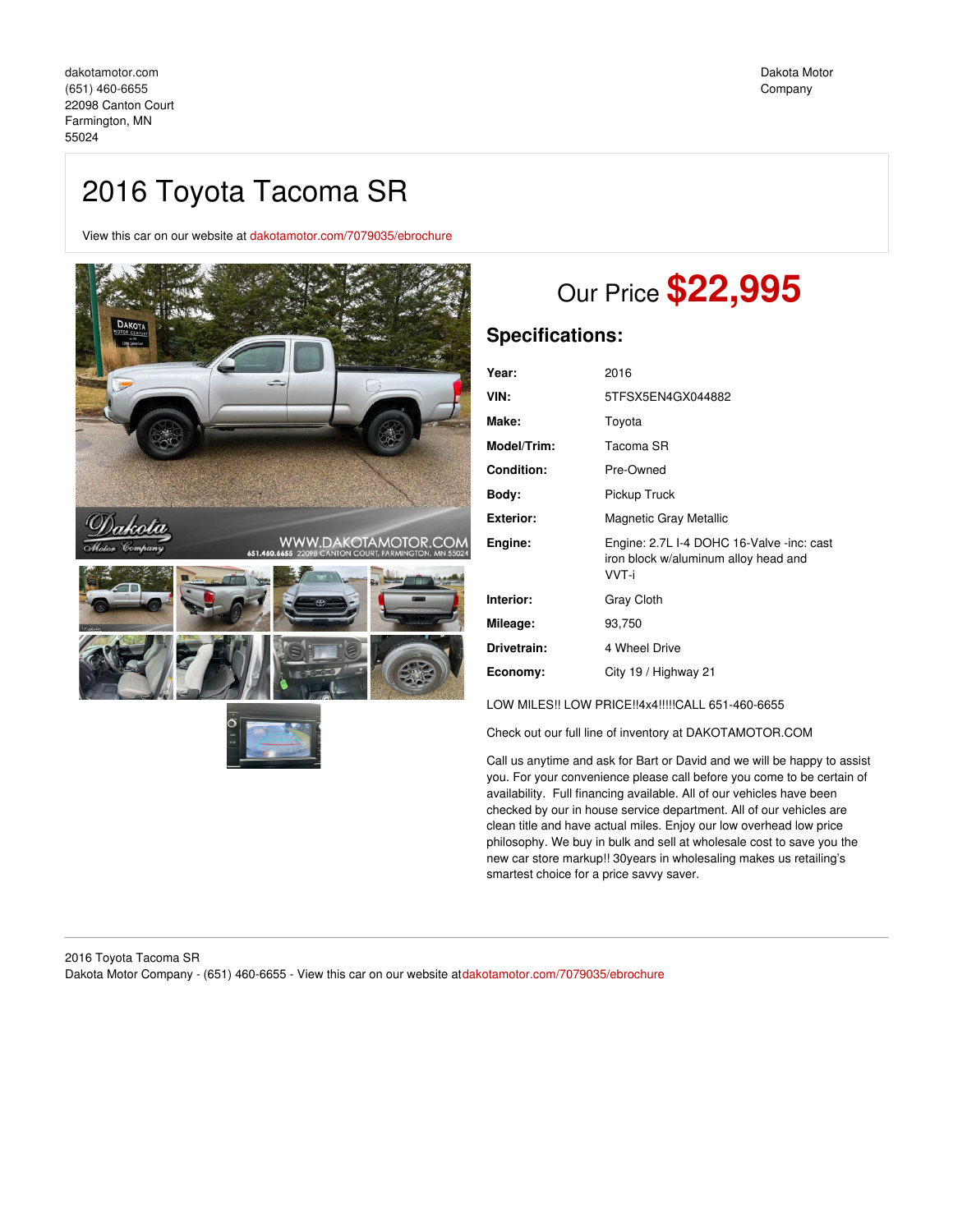

### 2016 Toyota Tacoma SR Dakota Motor Company - (651) 460-6655 - View this car on our website at[dakotamotor.com/7079035/ebrochure](https://dakotamotor.com/vehicle/7079035/2016-toyota-tacoma-sr-farmington-mn-55024/7079035/ebrochure)

## **Installed Options**

### **Interior**

- 2 12V DC Power Outlets
- 4-Way Driver Seat -inc: Manual Recline, Fore/Aft Movement and Manual Lumbar Support
- 4-Way Passenger Seat -inc: Manual Recline and Fore/Aft Movement Air Filtration
- Analog Appearance- Cloth Door Trim Insert- Day-Night Rearview Mirror
- Delayed Accessory Power- Driver Foot Rest- Engine Immobilizer- Fabric Seat Trim (FB)
- Fade-To-Off Interior Lighting- Fixed Rear Windows
- Front Bucket Seats -inc: 4-way adjustable front seats w/drivers lumbar support
- Front Center Armrest- Front Cupholder- Front Map Lights
- Front Seats w/Cloth Back Material and Manual Driver Lumbar Full Carpet Floor Covering - Full Cloth Headliner
- Full Floor Console w/Covered Storage, Mini Overhead Console w/Storage, Rear Console w/Storage and 2 12V DC Power Outlets
- Gauges -inc: Speedometer, Odometer, Engine Coolant Temp, Tachometer and Trip Odometer
- Instrument Panel Bin, Interior Concealed Storage, Driver / Passenger And Rear Door Bins and 2nd Row Underseat Storage
- Interior Trim -inc: Cloth Instrument Panel Insert and Chrome/Metal-Look Interior Accents
- Jump Front Facing Fold-Up Cushion Rear Seat- Locking Glove Box
- Manual Air Conditioning
- Manual Anti-Whiplash Adjustable Front Head Restraints and Fixed Rear Head Restraints
- Manual Tilt/Telescoping Steering Column- Outside Temp Gauge
- Power 1st Row Windows w/Driver 1-Touch Down Power Door Locks- Rear Cupholder - Urethane Gear Shifter Material

### **Exterior**

- Wheels: 16" x 7J+30 Style Steel Disc- Tires: P245/75R16 AS
- Tailgate/Rear Door Lock Included w/Power Door Locks Tailgate Rear Cargo Access
- Steel Spare Wheel- Sliding Rear Window- Reverse Opening Rear Doors
- Regular Composite Box Style- Light Tinted Glass- Integrated Storage